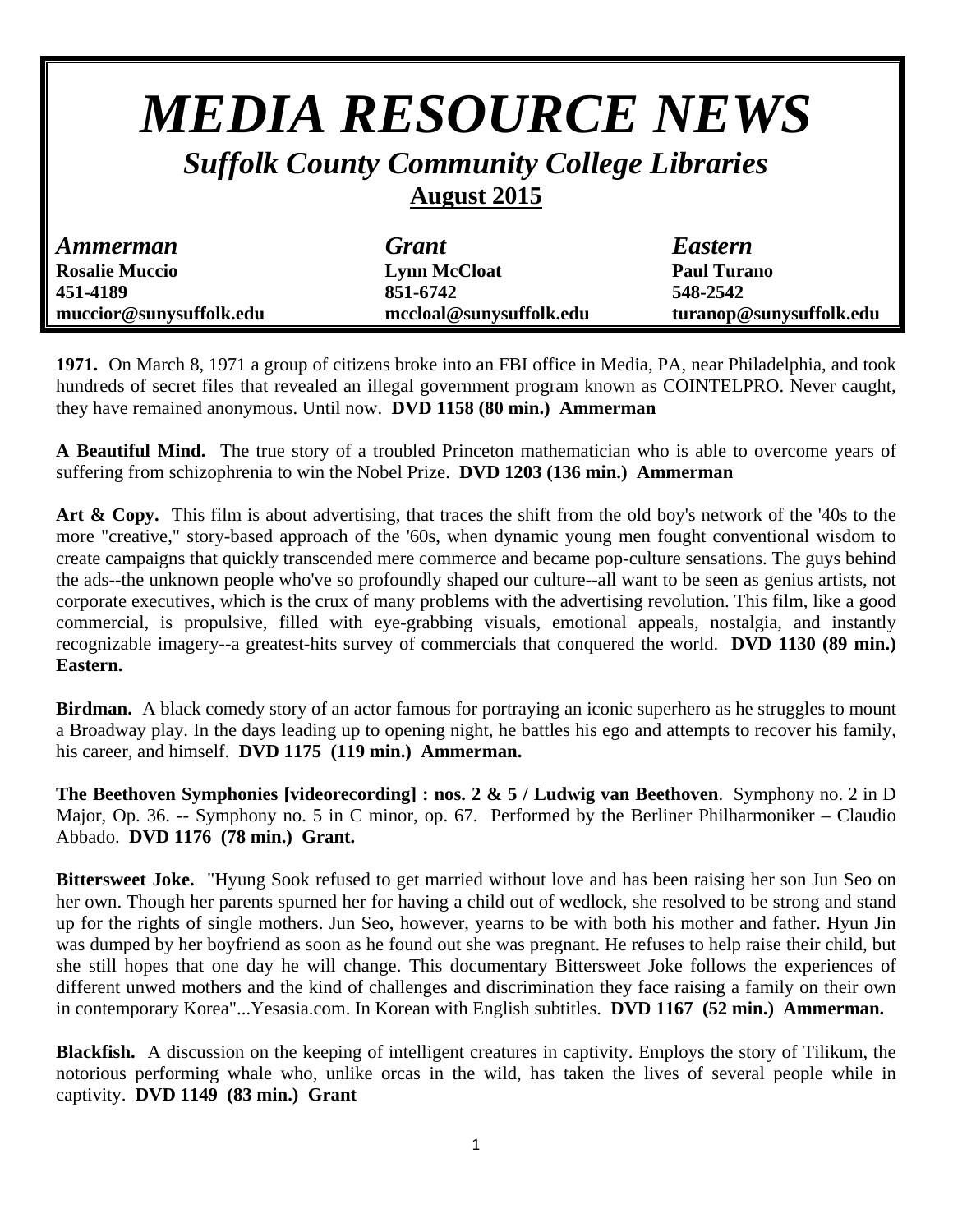**Brazil.** In this surrealistic nightmare vision of a "perfect" future where technology reigns supreme, a daydreaming bureaucrat who is involved with an underground superhero and a beautiful mysterious woman becomes the tragic victim of his own romantic illusions. This is the original 142 minute director's cut edition of the film assembled from both the European and American versions. **DVD 1177 (142 min.) Ammerman.** 

**Capote.** In 1959, Truman Capote was a critically acclaimed novelist when he read a short newspaper item about a multiple murder in a small Kansas town. Fascinated by the story, Capote and his partner, Harper Lee, travel to the town to do research for an article. However, as Capote digs deeper into the story, he is inspired to expand the project into what would be his greatest work, "In Cold Blood." **DVD 1160 (114 min.) Ammerman.** 

**Cube.** Six ordinary strangers awaken to find themselves in a seemingly endless maze of interlocking cubical chambers armed with lethal booby traps. Without food or water, they have only a few days to live. None of them knows how or why they've been imprisoned, but soon discover that each possesses a skill that could contribute to their escape. As they work together to extricate themselves from their claustrophobic cell, one thing becomes painfully clear- unless they learn to cooperate to solve the secrets of thisdeadly trap, none of them has very long to live. **DVD 1155 (90 min.) Ammerman** 

**Dallas Buyers Club.** Texas cowboy Ron Woodroof's free-wheeling life was overturned in 1985 when he was diagnosed as HIV-positive. Shunned and ostracized by many old friends and bereft of government-approved medicines, he decided to take matters in his own hands, tracking down alternative treatments from all over the world by means both legal and illegal. Bypassing the establishment, he joined forces with an unlikely band of renegades and outcasts and established a hugely successful "buyers' club." **DVD 1184 (117 min.) Ammerman.** 

**Derrida.** Jacques Derrida is best known for having formulated a theoretical analysis commonly referred to as "deconstruction." His writings on language, rhetoric, and philosophy interrogate and challenge the formulations of certain basic precepts of Western metaphysics, such as presence, truth, the position of the subject and nature of identity. Politically active and deeply committed to social justice, he devoted his life work to rethinking positions of racism, power, and oppression using his sharp and surprising analytical skills to address the ways in which they overtly and covertly operate. One of the most cited and influential contemporary intellectual figures, the film illuminates the paradox of Derrida, a person who was at once both extremely private and extremely public.In French and English, with French subtitled in English ; optional closed-captioning. **DVD 1133 (85 min.) Ammerman** 

**Eternal Sunshine of the Spotless Mind.** When Joel discovers that his girlfriend, Clementine, has had their tumultuous relationship erased from her mind through an experimental scientific procedure, he decides to ease his own pain by getting the same treatment. But, as each memory of Clementine is systematically eliminated, Joel suddenly realizes how much he still loves her and desperately attempts to reverse the process. **DVD 1180 (107 min.) Ammerman.** 

**Far out isn't far enough : the Tomi Ungerer story.** One man's wild, lifelong adventure of testing society's boundaries through his subversive art combines traditional documentary storytelling with original animation culled from seven decades worth of art from the renegade children's book author and illustrator. Using a palette of 20th century events to paint an artist's epic yet controversial life story, the film offers a retrospective of Ungerer's life and art. **DVD 1157 (98 min.) Ammerman** 

**Fermat's Room.** Four mathematicians who do not know each other meet for an evening of puzzle-solving at the home of a man named Fermat; shortly upon their arrival their mysterious host is called away. They receive a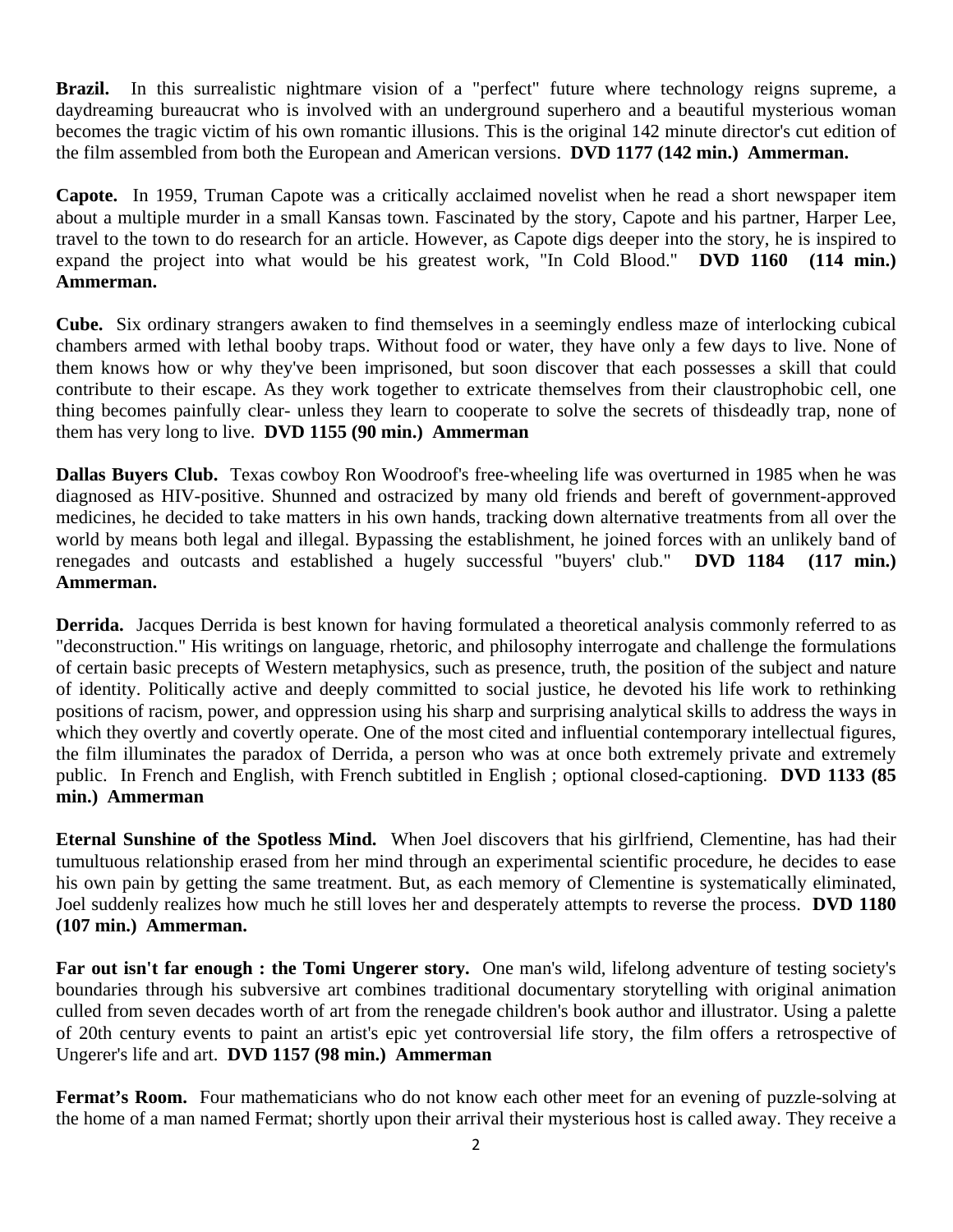phone call which gives them a riddle they are instructed to solve in one minute ; incorrect answers cause the walls of the room to shrink. Their dilemma is to answer the riddle or find an escape route before they are squeezed to death. Spanish language track, with optional subtitles in Spanish, English and English for the hearing impaired. **DVD 1185 (92 min.) Ammerman** 

**Fountain, The.** "Through time and space, one man embarks on a bold 1000-year odyssey to defeat humankind's most indomitable foe: Death"--Container. **DVD 1187 (96 min.) Ammerman** 

**Garifuna In Peril.** "A Garifuna language teacher, Ricardo, struggles to preserve his culture by building a language school back in his home village in Honduras, Central America. A business venture with his brother designed to raise money for the school's construction becomes complicated by the expansion plans of a nearby tourist resort. Historical parallels are invoked as Ricardo's son rehearses and performs a stage play about the Garifuna people's last stand against the British on the island St. Vincent over 200 years ago. With debut performances by nearly the entire cast of Honduran and Belizean actors, "Garifuna in Peril" makes its own history as the first feature film primarily in Garifuna ..."--Container. In Garifuna, English, and Spanish with subtitles in English or Spanish; closed-captioned. **DVD 1146 (99 min.) Ammerman.** 

**Gone Girl.** On the occasion of his fifth wedding anniversary, Nick Dunne reports that his wife, Amy, has gone missing. Under pressure from the police and a growing media frenzy, Nick's portrait of a blissful union begins to crumble. Soon his lies, deceits and strange behavior have everyone asking the same dark question. Did Nick Dunne kill his wife? **DVD 1148 (149 min.) Grant** 

**Good Will Hunting.** A young working-class genius is hauled back from the brink of self-destruction by a gifted counselor. **DVD 1186 (126 min.) Ammerman** 

**The Grand Budapest Hotel.** The adventures of Gustave H, a legendary concierge at a famous European hotel between the wars, and Zero Moustafa, the lobby boy who becomes his most trusted friend. The story involves the theft and recovery of a priceless Renaissance painting and the battle for an enormous family fortune. DVD 1178 (100 min.) **Ammerman.** 

**Grave of the Fireflies.** As the Empire of the Sun crumbles upon itself and a rain of firebombs falls upon Japan, the final death march of a nation is echoed in millions of smaller tragedies. Seita and his younger sister Setsuko are two children born at the wrong time, in the wrong place, and now cast adrift in a world that lacks not the care to shelter them, but simply the resources. They are forced to fend for themselves in the aftermath of fires that swept entire cities from the face of the earth. **DVD 1179 (89 min.) Ammerman.** 

**Grizzly Man.** Filmmaker Werner Herzog investigates the death of preservationist and former television actor Timothy Treadwell, who was killed in the Alaskan wilderness, along with his girlfriend Amie Huguenard, by the bears he lived among and dedicated his life to protecting. **DVD 1152 (104 min.) Grant** 

**GTFO.** "Sparked by a public display of sexual harassment in 2012, GTFO pries open the video game world to explore a 20 billion dollar industry that is riddled with discrimination and misogyny"--Provided by Collection Eye Films. **DVD 1192 (76 min.) Ammerman.** 

## **Handel: Messiah. The 250th Anniversary Performance. An oratorio in 3 parts. Sung in English. DVD 1207 (140 min.) Grant.**

**Her.** Set in Los Angeles in the slight future, Theodore, a complex, soulful man who makes his living writing touching personal letters for other people. Heartbroken after the end of a long relationship, he becomes intrigued with a new, advanced operating system, which promises to be an intuitive and unique entity in its own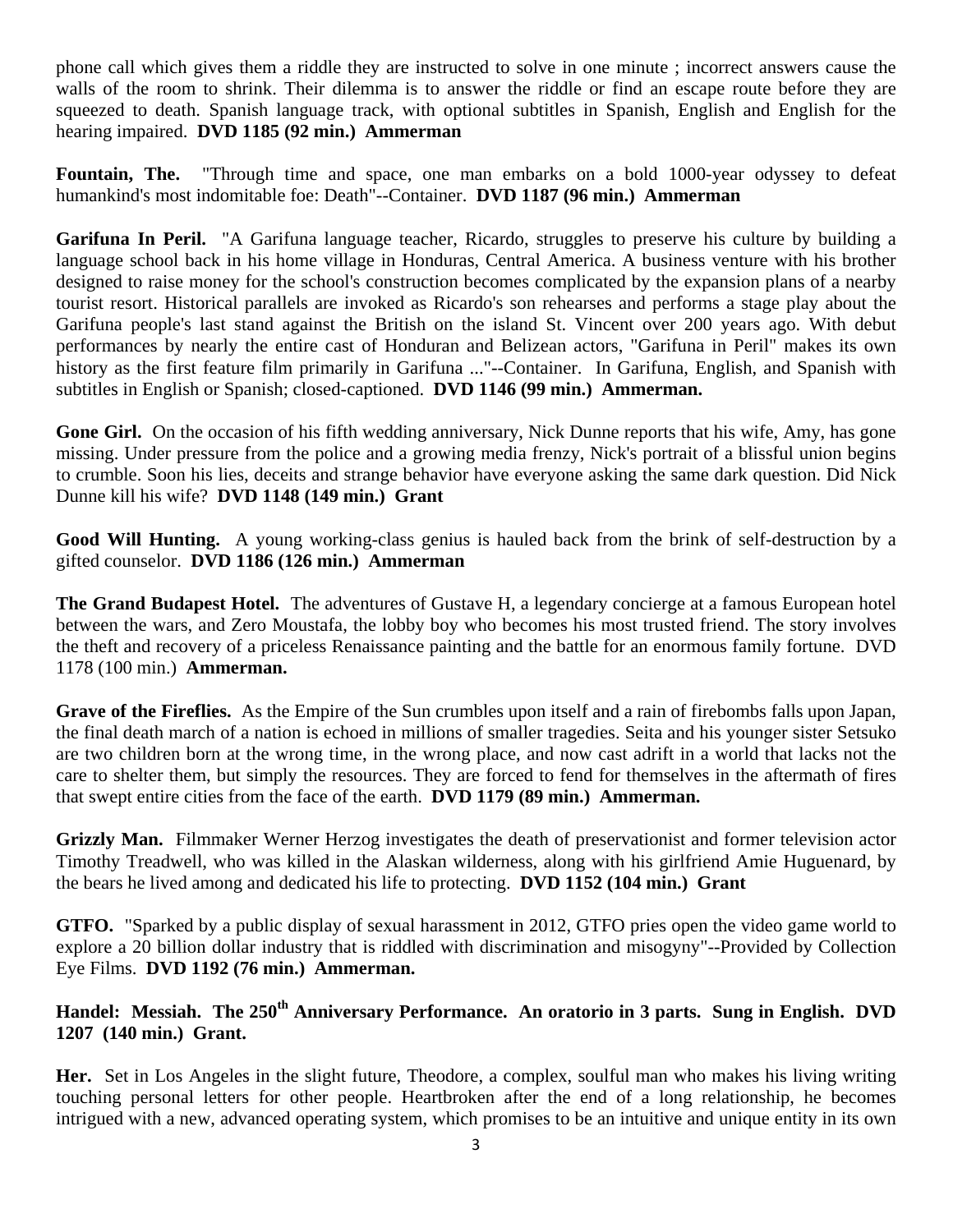right. Upon initiating it, he is delighted to meet "Samantha", a bright, female voice who is insightful, sensitive and surprisingly funny. As her needs and desires grow, in tandem with his own, their friendship deepens into an eventual love for each other. **DVD 1201 (126 min.) Ammerman.** 

**How Art Made the World.** Reveals how the first big artistic discoveries were made and how they have cascaded down the centuries to define the look of the present day. Encompassing everything from cave paints to ceramics and pyramids to palaces, this film explores the global trend for unrealistic depictions of the human body; the secret powers of the feature film; how politicians manage to manipulate people so easily; visions of the afterlife; and why we use imagery at all.Contents: Disc 1. More human than human / produced and directed by Nick Murphy; The day pictures were born / directed by Robin Dashwood, Mark Hedgecoe; The art of persuasion / produced and directed by Martin Wilson; -- disc 2. Once upon a time / produced and directed by Francis Whately; To death and back / produced and directed by Ben McPherson; Special features. **DVD 507 c.2 (2 discs – 290 min. total). Ammerman.** 

**I Am A Girl.** "There is a group of people in the world today who are more persecuted than anyone else, but they are not political or religious activists. They are girls. Being born a girl means you are more likely to be subjected to violence, disease, poverty and disadvantage than any other group on Earth. In I Am a Girl, we meet 14-year-old Kimsey from Cambodia, forced to sell her virginity at 12; Aziza from Afghanistan, who will be shot if she goes to school; Breani, a teen living in a ghetto of NYC and dreaming of stardom; Katie from Australia, who is recovering from a suicide attempt; Habiba from Cameroon, betrothed to a man 20 years her senior; and Manu from Papua New Guinea, about to become a mother at 14 following her first sexual encounter. The portraits in this poetic, observational documentary underscore the urgent need for education for young girls. I Am a Girl reveals what it means to grow up female in the 21st century with resilience, bravery and hope."--Container. **DVD 1145 2 discs: I am a girl (88 min.) -- I am a girl : education vignettes (65 min.) Ammerman.** 

**Ida.** "Poland 1962. On the eve of her vows, 18 year old Anna meets her estranged Aunt Wanda, a cynical Communist judge who shocks the naive Anna with a stunning revelation: Anna is Jewish and her real name is Ida. Ida and Wanda embark on a revelatory journey to their old family house to discover the fate of Ida's birth parents and unearth dark secrets dating back to the Nazi occupation."-- Container Polish dialogue, with optional English and French subtitles; booklet in English **DVD 1188 (80 min.) Ammerman** 

**Idiocracy.** Joe Bowers is an average Joe. He is not the sharpest tool in the shed. He becomes part of a government experiment to go into hibernation. The experiment goes awry and Bowers awakens in the year 2505 to find a society so dumbed-down by mass commercialism and mindless TV programming that he's become the smartest guy on the planet. Now it's up to this average Joe to get human evolution back on the right track. **DVD 1181 (87 min.) Ammerman.** 

**Imitation Game, The.** "During the winter of 1952, British authorities entered the home of mathematician, cryptanalyst and war hero Alan Turing to investigate a reported burglary. They instead ended up arresting Turing himself on charges of "gross indecency," an accusation that would lead to his devastating conviction for the criminal offense of homosexuality - little did officials know, they were actually incriminating the pioneer of modern-day computing. Famously leading a motley group of scholars, linguists, chess champions and intelligence officers, he was credited with cracking the so-called unbreakable codes of Germany's World War II Enigma machine. An intense and haunting portrayal of a brilliant, complicated man, "The Imitation Game" a genius who under nail-biting pressure helped to shorten the war and, in turn, save thousands of lives."-- Container. **DVD 1189 (114 min.) Ammerman** 

**Ip Man**. "Set in Fo Shan, China during the Sino-Japanese War, Ip Man vividly brings to life the brutality of the infamous Japanese occupation, where once proud men are forced to fight [to the] death for a precious bag of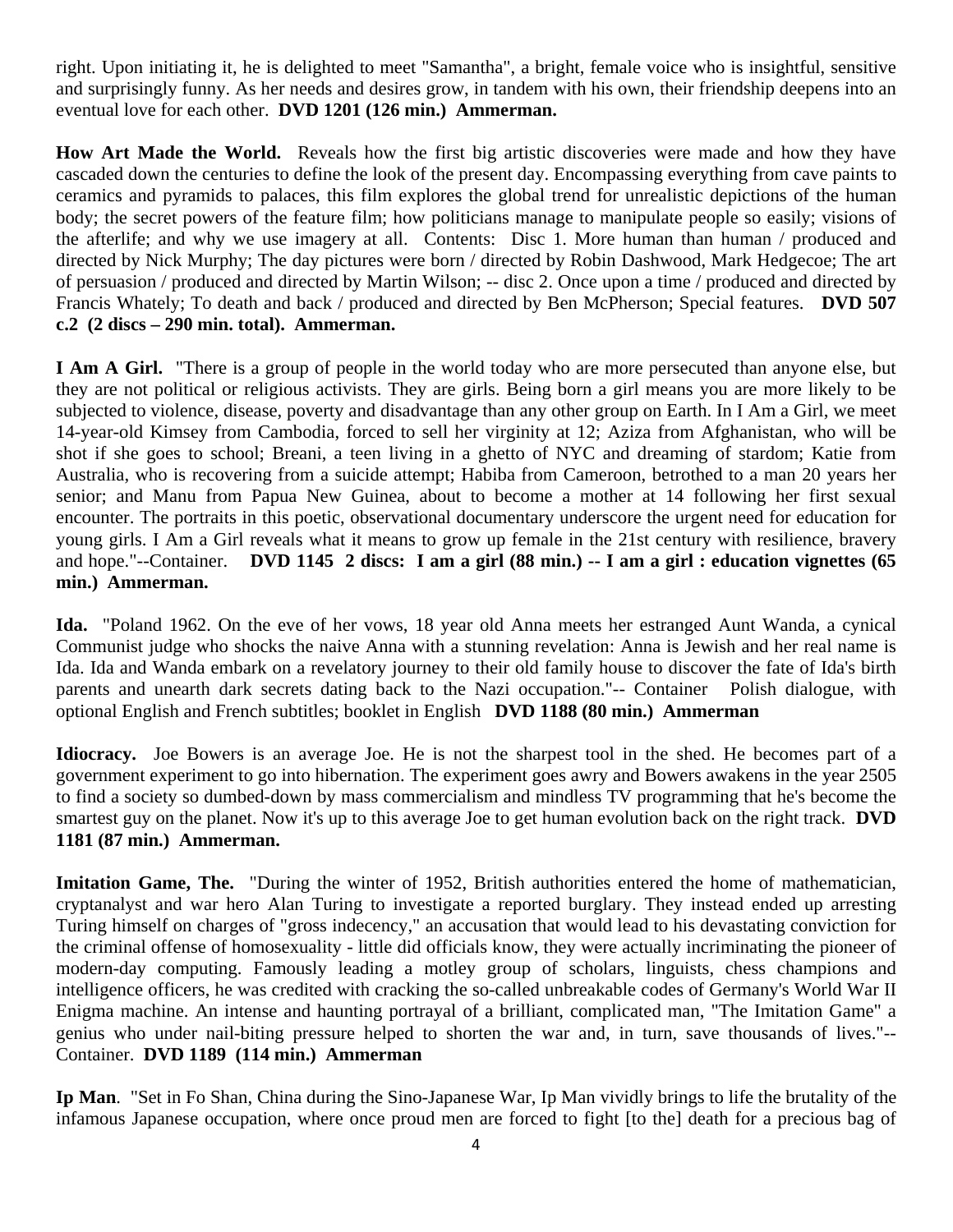rice. Defined by courage and humility, Ip Man, whose fighting skills are revered all over China, rises to the fore front. Upon refusing to teach his martial arts to the invading Japanese soldiers, he is forced to fight for the honor of his country in a series of battles that will culminate in a kill-or-be-killed showdown with Japan's greatest fighter"--Container. Soundtrack in Mandarin, Cantonese or English, with English subtitles; titles and credits in English and Chinese. **DVD 1151 (107 min.) Ammerman.** 

**Is the Man Who Is Tall Happy?** An animated documentary on the life of controversial MIT professor, philosopher, linguist, anti-war activist and political firebrand Noam Chomsky. Through complex, lively conversations with Chomsky and brilliant illustrations by Gondry himself, the film reveals the life and work of the father of modern linguistics while also exploring his theories on the emergence of language. **DVD 1170 (89 min.) Ammerman** 

**Jiro Dreams of Sushi.** The 85-year-old Jiro Ono is considered by many to be the world's greatest sushi chef. He is the proprietor of a 10-seat sushi-only restaurant inauspiciously located in a Tokyo subway station. Despite its humble appearances, it is the first restaurant of its kind to be awarded a prestigious 3-star Michelin review, and sushi lovers from around the globe make repeated pilgrimages, calling months in advance and shelling out top dollar for a coveted seat at Jiro's sushi bar.

Contents: Start of a new day -- Tuna -- Childhood memories -- Catalyst -- Fish market -- Preparation -- The art of rice -- Only the best -- Visiting home -- The luckiest position.

Japanese dialogue with optional English or Spanish subtitles; closed-captioned in English. **DVD 1182 (83 min.) Ammerman.** 

**Joachim Prinz:** I Shall Not be Silent. "In Berlin in the 1930s, the civil rights of Jews were systematically stripped away. A young rabbi refused to be silent. His name was Joachim Prinz and he set out to restore the self-esteem of the German Jews. Knowing the Nazis were monitoring his every word, and despite repeated arrests, Prinz continued to preach about the value of Judaism. He saved many lives by encouraging Jews to emigrate from Germany. Expelled from Germany in 1937, Prinz arrived in the United States, the land where democracy had supposedly triumphed over bigotry and hatred. Here, he witnessed racism against African Americans and realized the American ideal was not a reality. As rabbi of Temple B'nai Abraham in Newark, NJ and later as President of the American Jewish Congress, Prinz became a leader of the civil rights movement. Prinz worked to organize the 1963 March on Washington for Jobs and Freedom, declaring, "bigotry and hatred are not the most urgent problem. The most urgent, the most disgraceful, the most shameful and the most tragic problem is silence." Moments later, Martin Luther King, Jr. delivered his "I Have A Dream" speech. Throughout his career, Prinz spoke out for justice, unconcerned with the popularity of his positions. He identified with the prophets, writing in a 1975 letter, "Remember the Biblical adage, 'For the sake of Zion, I shall not be silent."--Menemsha Films website. **DVD 1147 (56 min.) Ammerman.** 

**Kids Are All Right, The.** Nic and Jules are in a long term, committed, loving but by no means perfect relationship. Nic, a physician, needs to wield what she believes is control, whereas Jules, under that control, is less self-assured. They have two teen-aged children, Joni, who is Nic's biological child, and Laser, who is Jules' biological child. A big-hearted, sexy and uproariously funny movie that combines comedic surprise with poignant emotional truth. **DVD 1190 (107 min.) Ammerman.** 

**Language Healers.** We learn about the importance of Native languages and cultures in Alaska from a Yup'ik dog musher and a Tlingit carver of wood and metal. The film then takes us to a school in Wisconsin where we hear the story of a seventh grade girl who was recently punished for speaking a few words of the Menominee language. We learn more about the fight against language loss through visiting a Euchee (Yuchi) immersion school in Oklahoma where only four fluent elder speakers remain. We also meet National Geographic Fellow and Swarthmore College linguistics professor K. David Harrison who introduces us to his innovative online talking dictionaries project for Indigenous languages. Finally, we travel to Montana where an inventive Arapaho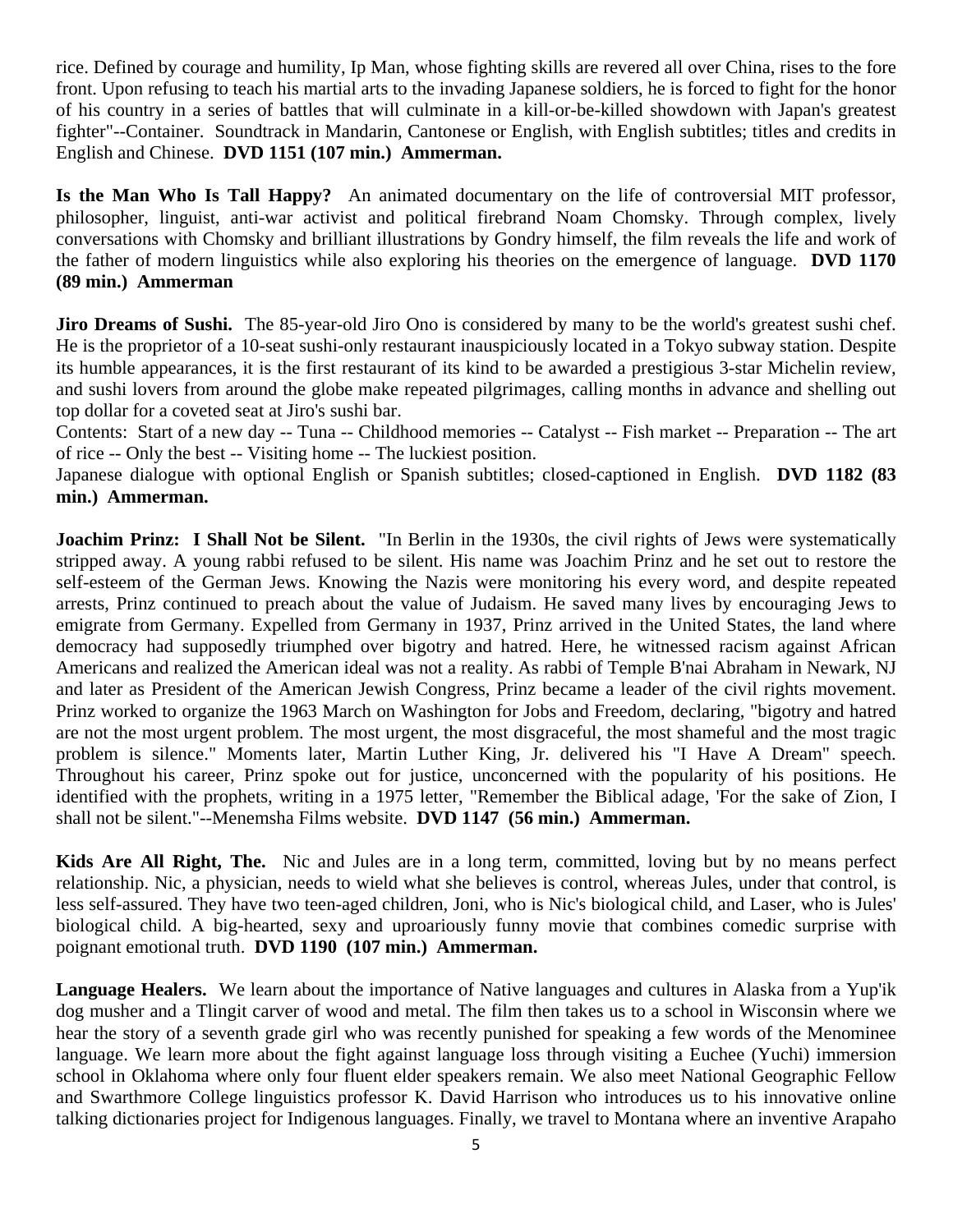professor has developed an effective method to quickly save these disappearing national treasures. **DVD 1143 (40 min.) Ammerman.** 

**Leonard Bernstein Conducts West Side Story.** Conducting his musical for the first time 27 years after its Broadway premiere, Leonard Bernstein rehearses and records West Side story. **DVD 1205 (88 min.) Ammerman** 

Like Father, Like Son. Two families' lives are turned upside down when they learn that the hospital where they each had a child six years ago mistakenly switched the babies.In Japanese with optional English or Spanish subtitles. **DVD 1204 (121 min.) Ammerman** 

**Mean Girls.** When a young girl who has lived in Africa and been homeschooled moves to New York, she must enter a public high school. Survival of the fittest takes on a whole new meaning when she falls for the exboyfriend of the most popular girl in school. **DVD 1200 (96 min.) Ammerman** 

**Milk.** His life changed history, his courage changed lives. Harvey Milk is a middle-aged New Yorker who, after moving to San Francisco, becomes a Gay Rights activist and city politician. On his third attempt, he is elected to San Francisco's Board of Supervisors in 1977, the first openly-gay man to be elected to public office in the United States. The following year, both he and the city's mayor, George Moscone, are shot to death by former city supervisor, Dan White, who blames his former colleagues for denying White's attempt to rescind his resignation from the board. Based on the true story of Harvey Milk. **DVD 988 (129 min.) Ammerman, Eastern, Grant.** 

**Monteverdi: L'Orfeo.** Opera is based on the ancient Greek myth of Orpheus, who attempts to rescue his dead lover Eurydice from Hades. Sung in Italian with optional English subtitles. **DVD 1206 (140 min.) Grant.** 

**Mozart: Don Giovanni.** The story of Don Giovanni centers around a young nobleman who is obsessed with amorous conquests and his encounters with Donna Anna, who seeks revenge for her father's murder. Sung in Italian; optional subtitles in Italian, English, German, French, Spanish or Chinese. **DVD 1208 (2 discs 180 min.) Grant.** 

**My Kid Could Paint That.** Tracks the overnight celebrity of Marla Olmstead, a toddler who creates galleryworthy paintings on the dining room table of her family home. Sales of her paintings reach \$300,000. Then the bubble burst. When a 2005 profile by '60 minutes' suggests that Marla had help making her paintings, the finger is pointed at her father, an amateur artist and night manager at Frito Lay. Almost overnight, her family is ensnared in a web of accusation and denial - the burden of proof placed squarely in their lap. Is Marla a child prodigy or an innocent victim of a hoax? **DVD 1172 (83 min.) Ammerman.** 

**My Little Chickadee.** Flower Belle Lee's reputation is tarnished when she is seen embracing a masked bandit in her bedroom. Forced to leave town until she can return respectable and married, Flower Belle boards a train where she meets incorrigible Cuthbert J. Twillie. Believing he's quite a catch, Flowerbelle accepts Twillie's marriage proposal. Mishaps magnify as Flower Belle continues her flirtatious ways, and when the masked bandit visits again he's not who Flower Belle expects! **DVD 1183 (84 min.) Ammerman.** 

**My Neighbor Tortoro.** Deep inside a tree trunk, two children discover a fascinating new world inhabited by Totoros, amazing, charming creatures who become their friends. In Japanese, dubbed English or dubbed French with optional English subtitles ; Subtitled for the deaf and hard of hearing. **DVD 1198 (87 min. 2 disc set) Ammerman.**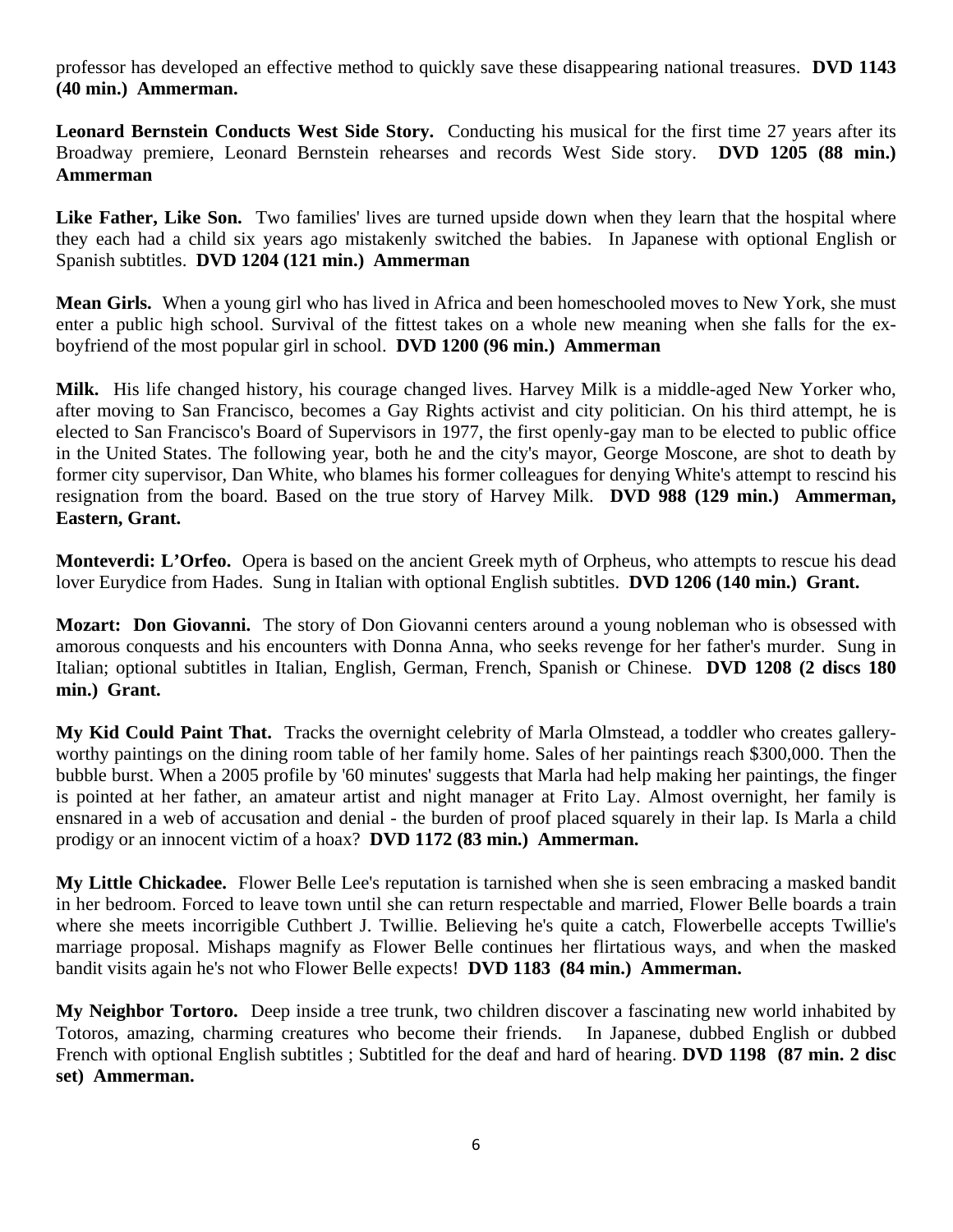**Nanook Of The North: A Story of Life and Love in the Actual Arctic.** Robert Flaherty's classic film tells the story of Inuit hunter Nanook and his family as they struggle to survive in the harsh conditions of Canada's Hudson Bay region. Enormously popular when released in 1922, Nanook of the North is a cinematic milestone that continues to enchant audiences. **DVD 1169 (79 min.) Ammerman.** 

**Never Let Me Go.** Kathy, Ruth, and Tommy are best friends who grow up together in the isolated boarding school called Hailsham, with a chilling secret. As children, Kathy is secretly in love with Tommy. Then she sees her best friend Ruth holding Tommy's hand, and is devastated. As adolescents, Tommy and Kathy form a deep connection, only to have Ruth shove them apart with her own romantic demands. As they prepare to leave the school, they learn of their true purpose: each is a clone that will later have their organs harvested for medical purposes. Kathy takes on the role of "Carer," dedicating herself to looking after those being slowly dissected, and eventually Tommy and Ruth prepare to make their first "donations." As the years pass, the group grows apart, before finally reuniting just as both Tommy and Ruth are about to "complete." **DVD 1197 (104 min.) Ammerman.** 

**Orchids:** My Intersex Adventure. "Gen X filmmaker Phoebe Hart always knew she was different growing up -- but she didn't know why. This award-winning documentary traces Phoebe's voyage of self-discovery across Australia as an intersex person, a group of conditions formely termed hermaphroditism. Learning only in her teens that she was born with 46XY (male) chromosomes, Hart now seeks to understand her own story and the stories of other affected by this complex and often shameful syndrome. Questioning rigidly defined constructs of gender, sexuality, and normality, often with lively humor, Orchids is an engaging portrait of survival, courage and reconciliation"--Container. **DVD 1163 (60 min.) Eastern** 

**A Path Appears.** "A unique and essential 4.5-hour documentary series addressing the roots of gender inequality, the devastating impact of poverty and the ripple effects that follow, including: sex trafficking, teenpregnancy, gender-based violence, child slavery and the effective solutions being forged to combat them. An edge-of-your-seat dramatic encounter which travels across the United States and to Haiti, Colombia and Kenya."--Container. Contents: disc 1. Sex trafficking in the USA . Breaking the cycle of poverty -- disc 2. Violence & solutions. **DVD 1162 (2 discs 270 min. total) Ammerman.** 

**Persepolis.** In 1970s Iran, Marjane "Marji" Satrapi watches events through her young eyes and her idealistic family. Their long dream is realized when the hated Shah is defeated in the Iranian Revolution of 1979. Now ruled by Islamic fundamentalists, Marji grows up to witness first hand how the new Iran has become a repressive tyranny on its own. With Marji dangerously refusing to remain silent at this injustice, her parents send her abroad to Vienna to study. This change proves an equally difficult trial for Marji as she finds herself in a different culture loaded with abrasive characters and profound disappointments that deeply trouble her. Even when she returns home, Marji finds that both she and her homeland have changed too much and the young woman and her loving family must decide where she truly belongs. French or dubbed English dialogue, with optional English or Spanish subtitles. DVD 1174 (95 min.) **Ammerman.** 

**The Pervert's Guide to Ideology.** Slovene philiosopher and psychoanalyst Slavoj Žižek explores and exposes how the movies we view reinforce prevailing ideologies, shaping both what we believe and how we behave. Contents: Critique-of-ideology glasses (They live (John Carpenter, 1988)) -- Climbing mountains (The sound of music (Robert Wise, 1965)) -- Kinder eggs & Coca Cola -- Perverse universal fraternity (Tokyo Olympiad (Kon Ichikawa, 1964), A clockwork orange (Stanley Kubrick, 1971)) -- Cynical ideology (West Side story (Robert Wise & Jerome Robbins, 1961)) -- Fantasies of victimhood (Taxi driver (Martin Scorsese, 1976), The searchers (John Ford, 1956)) -- Trading all fears for one fear alone (Jaws (Steven Spielberg, 1975), Triumph of the will (Leni Riefenstahl, 1935)) -- The abyss of suspicion (The eternal Jew (Fritz Hippler, 1940), Cabaret (Bob Fosse, 1972)) -- Ultimate consumerism (I am legend (Francis Lawrence, 2007)) -- Illusion of eternal love (Titanic (James Cameron, 1997), Oratorio for Prague (Jan Nemec, 1968), The fall of Berlin (Mikhail Chiareli,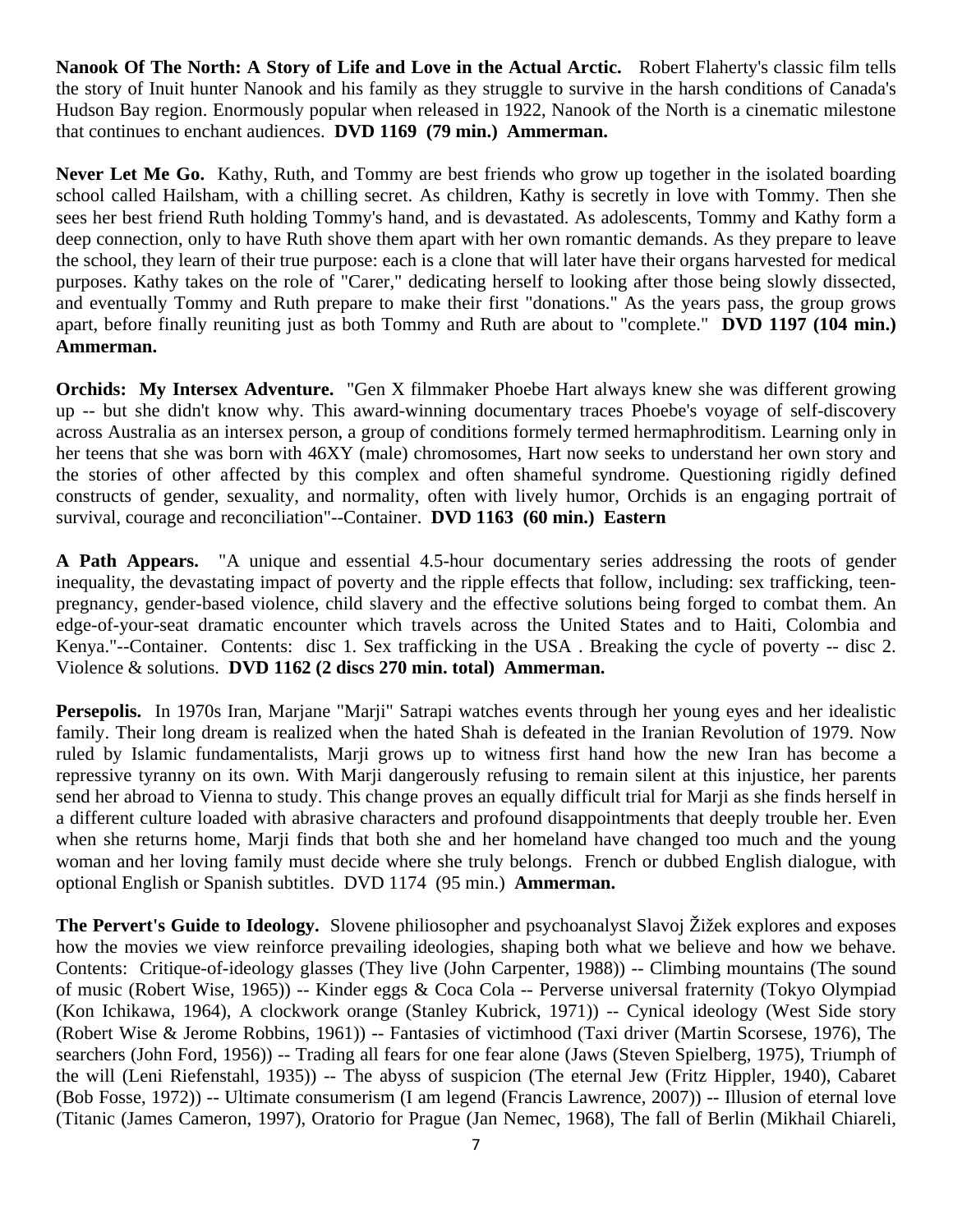1950)) -- Obscene rituals (Full metal jacket (Stanley Kubrick, 1987), M\*A\*S\*H (Robert Altman, 1970), If-- (Lindsay Anderson, 1968)) -- Lies of social order (The dark knight (Christopher Nolan, 2008)) -- The big other (Loves of a blonde (Milos Forman, 1965), The fireman's ball (Milos Forman, 1967), Brief encounter (David Lean, 1945))-- Bureaucracy and Christianity (Brazil (Terry Gilliam, 1985), The last temptation of Christ (Martin Scorsese, 1988)) -- Dreams gone wrong (Seconds (John Frankenheimer, 1966), Zabriskie Point (Michelangelo Antonioni, 1970)). **DVD 1159 (136 min.) Ammerman.** 

**Pi.** A brilliant mathematician teeters on the brink of insanity as he searches for an elusive numerical code that will allow him to predict patterns in the stock market. **DVD 1173 (85 min.) Ammerman** 

**Pink Flamingos.** Summary: This underground epic, which breaks every rule of good filmmaking and good taste, set a benchmark for the bizarre that has never been equaled. Babs Johnson, a trailer park bon vivant proudly claims the title of the filthiest person alive. The envy of every neighborhood degenerate, it isn't long before another couple set their sites on Divine's legacy, and in the proud American tradition, competition forces each contender to outdo the other. **DVD 1195 (108 min.) Ammerman.** 

**Private Violence.** Private violence explores a simple but deeply disturbing fact of American life: the most dangerous place for a woman in America is her own home. Every day in the U.S., at least four women are murdered by abusive partners or ex-partners. Through the eyes of two survivors: Deanna Walters (a mother who seeks justice for the crimes committed against her at the hands of her estranged husband), and Kit Gruelle (an advocate who seeks justice for all women-we bear witness to the complex realities of intimate partner violence). Their experiences challenge entrenched and misleading assumptions, providing a lens into a world that is largely invisible. Private violence begins to shape powerful, new questions that hold the potential to change our society: "Why does he abuse?" "Why do we turn away?" "How do we begin to build a future without domestic violence?" **DVD 1141 (77 min.) Eastern.** 

**Regarding Susan Sontag.** "...[A]n intimate and nuanced investigation into the life of one of the most influential and provocative thinkers of the 20th century. ...[A] towering thinker whose works on photography, war, and illness continue to resonate today"--Container. **DVD 1164 (100 min.) Ammerman.** 

**Regret to Inform.** In this film made over ten years, filmmaker Barbara Sonneborn took a pilgrimage to the Vietnamese countryside where her husband died. She and translator (and fellow war widow) Xuan Ngoc Nguyen explore the meaning of war and loss on a human level. The film weaves interviews with Vietnamese and American widows into a vivid testament to the legacy of war. **DVD 137 c.2 (75 min.) Grant** 

**Revealing Hate.** "Revealing Hate explores the difficult and often hidden world of hate groups in the United States. This gripping documentary blends now familiar archival footage of KKK rallies with disturbing images of white supremacists still active today. Through separate vignettes, the film tells the stories of those who have prosecuted, photographed, protested, infiltrated, and even participated in hate groups, shedding light on these philosophies that continue to run deep within the fringes of our society." -- Back of container. **DVD 1144 (56 min.) Ammerman.** 

**See What I Mean.** Demonstrates some of the cultural differences that exist between deaf and hearing communities, and offers examples of how each may interact with the other in a polite and socially aware manner. **DVD 1196 (75 min.) Ammerman.** 

**Shelter Island.** Outsider artist Harald Olson and his eccentric patron Jimmy Olinkiewicz found each other on Shelter Island, NY, and teamed up to sell paintings roadside. The semi-homeless painter and the father of an autistic child were magically connected, and together took friendship to a new level when they secured a major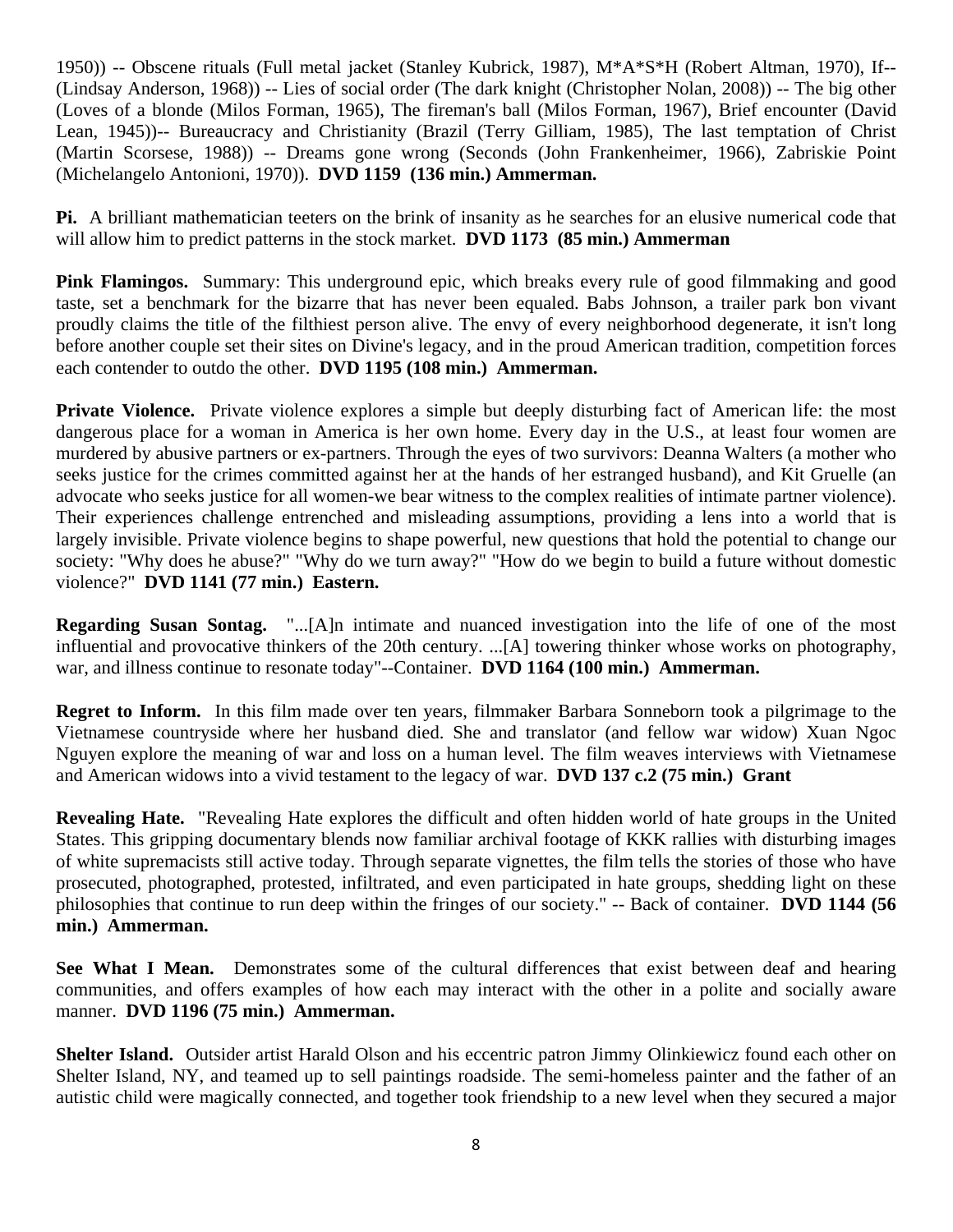gallery showing of Olson's unconventional work in NYC. A tale of how art, compassion, and creativity can unlock hidden potential in unexpected places. **DVD 1131 (77 min.) Ammerman.** 

**Sound and Fury.** Examines the issues that arise in an extended family consisting of several deaf members when the opportunity arises for two of the children to receive a surgical implant that would enable them to hear. Explores the little-known world of deaf culture. **DVD 1153 (80 min.) Grant.** 

**The Spectre of Hope.** Sebastião Salgado's work has won every major award for photographic excellence. John Berger is one of the world's leading critics of art and photography. In this film, Salgado and Berger pour over Salgado's collection "Migrations." Six years and 43 countries in the making (ranging across Africa, Asia, Eastern Europe and Latin America), "Migrations" contains photographs of people pushed from their homes and traditions to cities and their margins--slums and streets and refugee camps. Their discussion addresses Salgado's work, the impact of globalization, and the power of the image. **DVD 1139 (52 min.) Eastern** 

**Spirited Away.** When a young girl gets trapped in a strange new world of spirits, she must call upon the courage she never knew she had to free herself and rescue her parents. Disc 1. Feature presentation ; The art of Spirited away. -- Disc 2. Behind the microphone ; Select storyboard-to-scene comparison ; The Nippon television special ; Original Japanese trailers. **DVD \_\_\_ (2 discs. 126 min.) Ammerman.** 

**Super Size Me – Educational Version.** Filmmaker Morgan Spurlock embarks on a journey to find out if fast food is making Americans fat. For 30 days he can't eat or drink anything that isn't on McDonald's menu; he must eat three square meals a day, he must eat everything on the menu at least once and supersize his meal if asked. He treks across the country interviewing a host of experts on fast food and a number of regular folk while downing McDonald's to try and find out why 37% of American are now overweight. Spurlock's grueling diet spirals him into a metamorphosis that will make you think twice about picking up another Big Mac. **DVD 1154 (100 min.) Grant** 

**The Theory of Everything**. "The story of renowned astrophysicist Stephen Hawking, who falls deeply in love with fellow Cambridge student Jane Wilde. Once a healthy, active young man, Hawking received an earthshattering diagnosis at 21 years of age. With Jane fighting tirelessly by his side, Stephen embarks on his most ambitious scientific work, studying the very thing he now has precious little of: time. Together, they defy impossible odds, breaking new ground in medicine and science, and achieving more than they could ever have dreamed." -- Back of container. **DVD 1171 (124 min.) Ammerman** 

**There Will Be Blood.** A down-and-out silver miner raising a son, self-made oilman Daniel Plainview has a voracious appetite for oil, and it turns him into a California tycoon in the early years of the 20th century. Getting the oil from the ground is an intensely physical process that later broadens into Plainview's equally indomitable urge to control land and power. Along the way, Plainview deals with a mighty derrick fire, a visit from a long-lost brother, the ongoing involvement of Plainview's poker-faced adoptive son, and Plainview's rivalry with Eli Sunday, the local preacher. **DVD 1168 (158 min.) Ammerman.** 

**They Live.** When two men put on special sunglasses they see aliens and subliminal messages. **DVD 1191 (93 min.) Ammerman.** 

**Twelve Years a Slave.** Based on the true story of Solomon Northup. It is 1841, and Northup, an accomplished, free citizen of New York, is kidnapped and sold into slavery. Stripped of his identity and deprived of all dignity, Northup is ultimately purchased by ruthless plantation owner Edwin Epps and must find the strength within to survive. Filled with powerful performances by an astonishing cast including Chiwetel Ejiofor, Michael Fassbender, Benedict Cumberbatch, Brad Pitt, and newcomer Lupita Nyong'o, 12 Years a Slave is both an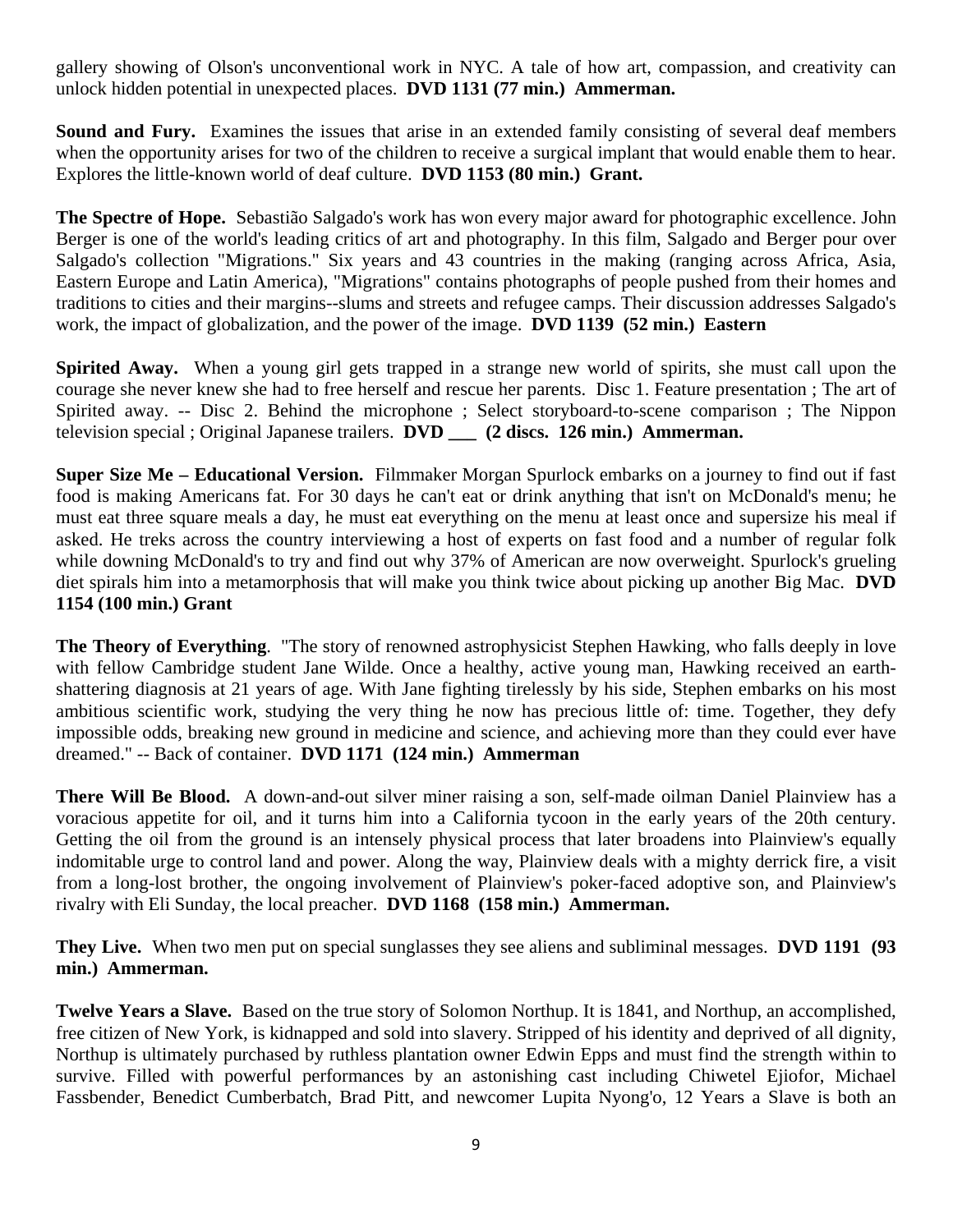unflinching account of slavery in American history and a celebration of the indomitable power of hope. **DVD 1199 (134 min.) Ammerman.** 

**Vulva 3.0.** "With their comprehensive and unflustered research into the history of this particular aspect of the female anatomy in the 21st century, the directors shed light on every facet of the matter in hand, from sex education to censorship, from the airbrushing of "misshapen" labia in pornographic images to the work of activists against female genital mutilation--and in doing so celebrate the diversity of the female body."-- Container.In German with English subtitles. **DVD 1142 (78 min.) Ammerman.** 

**Vygotsky's Developmental Theory: An Introduction.** Presents Lev Vygotsky's early childhood learning theories and demonstrates them in classrooms. Focuses on the centrality of social context to development in Vygotsky's thought and argues that it is misleading to evaluate children only on what they accomplish independently. Illustrates four basic concepts from Vygotsky's work: children construct knowledge, learning can lead to development, development cannot be separated from its social context, and language plays a central role in mental development. **DVD 1134 (28 min.) Ammerman** 

**Wagner: Die Walkure – The Metropolitan Opera.** The second opera in Wagner's Ring cycle, in which twins Siegmund and Sieglinde fall in love and are helped by the Valkyrie Brünnhilde. Sung in German; subtitles in German, English, French, Spanish, and Chinese. **DVD 1210 (243 min. – 2 discs) Grant.** 

**Waltz with Bashir.** An animated motion picture based on events in the director's own life, involving his attempts to both remember and verify his wartime experiences. After not being able to recall the time he spent on an Israeli Army mission during the Lebanon War, Ari attempts to unravel the mystery by traveling around the world to interview old friends and comrades. As the pieces of the puzzle begin to come together, his memory begins to return in illustrations that are surreal. At the end of the animated film is a very short segment of the film that shows live footage of war casualties. In Hebrew or English with optional subtitles and optional subtitled commentary in English. **DVD 1156 (90 min.) Ammerman.** 

**White Light, Black Rain: The Destruction of Hiroshima and Nagasaki.** In August 1945, the world was transformed in the blink of an eye when American forces dropped atomic bombs on Hiroshima and then Nagasaki. The destruction was unprecedented and the bombings precipitated the end of World War II. Contains archival footage and stunning photography. Interviews are from both Japanese survivors and the Americans who believed that their involvement would help end a brutal conflict. English and Japanese dialogue, English subtitles; closed-captioned. **DVD 1150 (85 min.) Ammerman.** 

**Wonder Women: The Untold Story of American Superheroines.** "[A] nuanced critique of gender and heroism in popular culture as well as a powerful dose of Vitamin F(eminism) for the undernourished. From the birth of the 1940s comic book heroine, Wonder Woman, to the blockbusters of today, Wonder Women! looks at how popular representations of powerful women often reflect society's anxieties about strong and healthy women. Wonder Women! reveals the complicated negotiations girls and women face as they attempt to achieve confidence, strength, and agency in a society often at odds with those goals. Yet it also inspires through its evocative images, upbeat soundtrack, and richly contextualized history of American superheroines--including the everyday wonder women and action girls in our midst"--Container. Disc contains both censored and uncensored versions. **DVD1166 (56 min.) Ammerman.** 

**The Wrecking Crew!** Profiles the group of Los Angeles studio musicians known as the Wrecking Crew- featuring Tommy Tedesco, guitar, Hal Blaine, Earl Palmer, drums, Carol Kaye, Joe Osborne, bass--who played on many rock and pop hits during the sixties. Gifted, versatile, and possessing the knack for turning a simple tune into something memorable, the Wrecking Crew were the players who turned the Wall of Sound in Phil Spector's head into a reality, and helped Brian Wilson create the musical vision that would redefine California